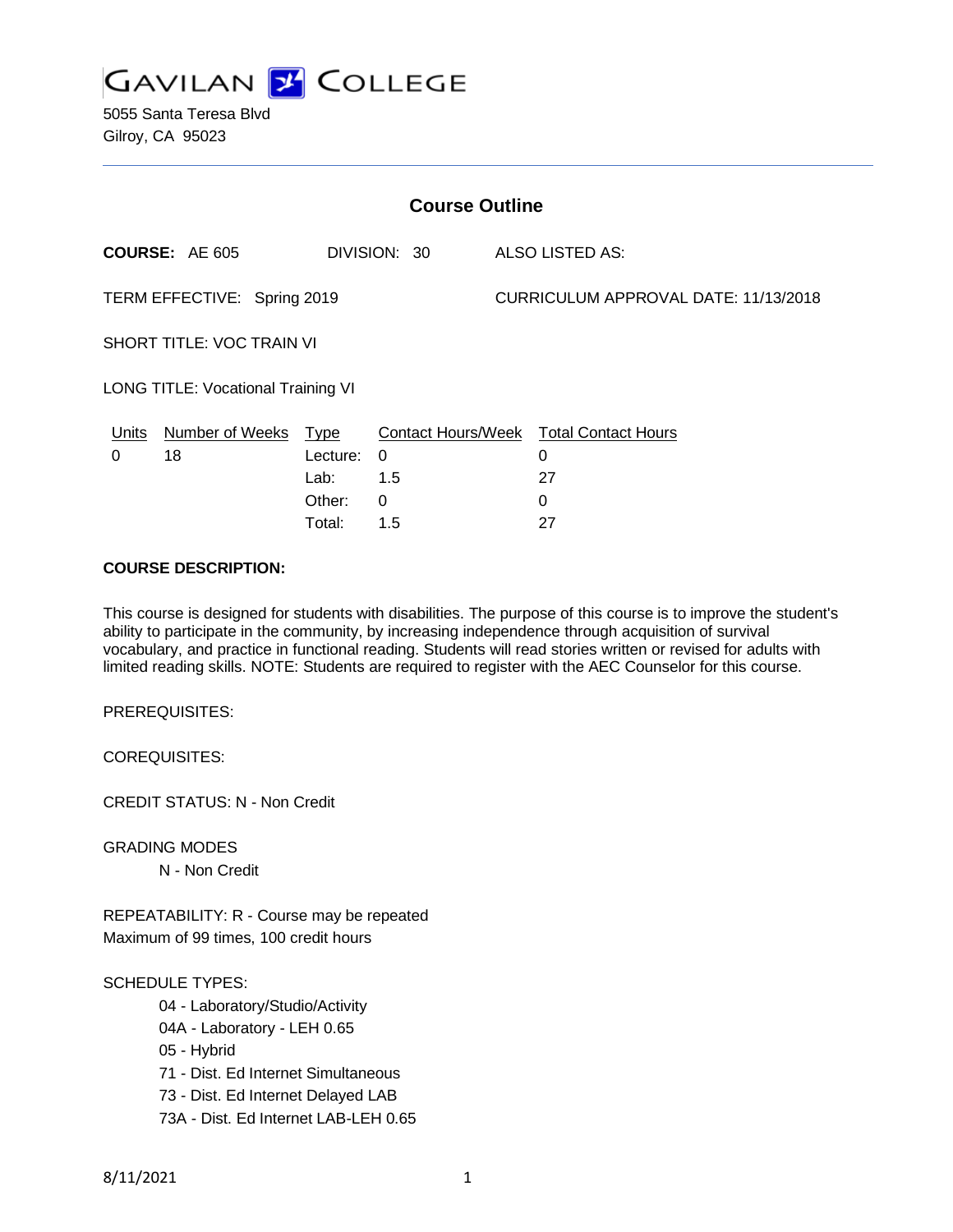## **STUDENT LEARNING OUTCOMES:**

1. Demonstrate improved reading skills by increasing the number of paragraphs read aloud in class. Measure of assessment: Class performance; Observation, Pre-test, Post-test Year assessed, or planned year of assessment: 2018 Semester: Spring

2. Employ reading comprehension skills by identifying main ideas and supporting details. Measure of assessment: Class performance, Quizzes, Oral reports. Year assessed, or planned year of assessment: 2018 Semester: Spring

3. Recognize and define vocabulary words used in class reading assignments. Measure of assessment: Class performance, Written report, Quizzes Year assessed, or planned year of assessment: 2018 Semester: Spring

# **CONTENT, STUDENT PERFORMANCE OBJECTIVES, OUT-OF-CLASS ASSIGNMENTS**

Curriculum Approval Date: 11/13/2018

27 hours Lab:

9 Hours

Content: Appropriate high interest-low reading level stories will be assigned to students.

SPO: Students will read stories in class, and take turns reading aloud. They will review and re-read the assigned short story each week.

SPO: Students will increase their current level of reading by continued practice.

9 Hours

Content: Comprehension exercises will be assigned based on the stories read in class using worksheets and relevant handouts.

SPO: Students will explain the events that take place in the story.

7 Hours

Content: Vocabulary development.

SPO: Students will identify a list of vocabulary words from the stories read in class. Vocabulary exercises will be completed in class.

SPO: Students will define vocabulary words based on the reading assignments.

2 Hours

Individualized final exam.

## **METHODS OF INSTRUCTION:**

Lecture and lab (includes discussion, group, as well as individualized instruction, active participation in activities). Evaluation based upon individual progress.

## **OUT OF CLASS ASSIGNEMENTS**

Required Outside Hours: 0

Assignment Description: No out of class assignments required since it is a lab course.